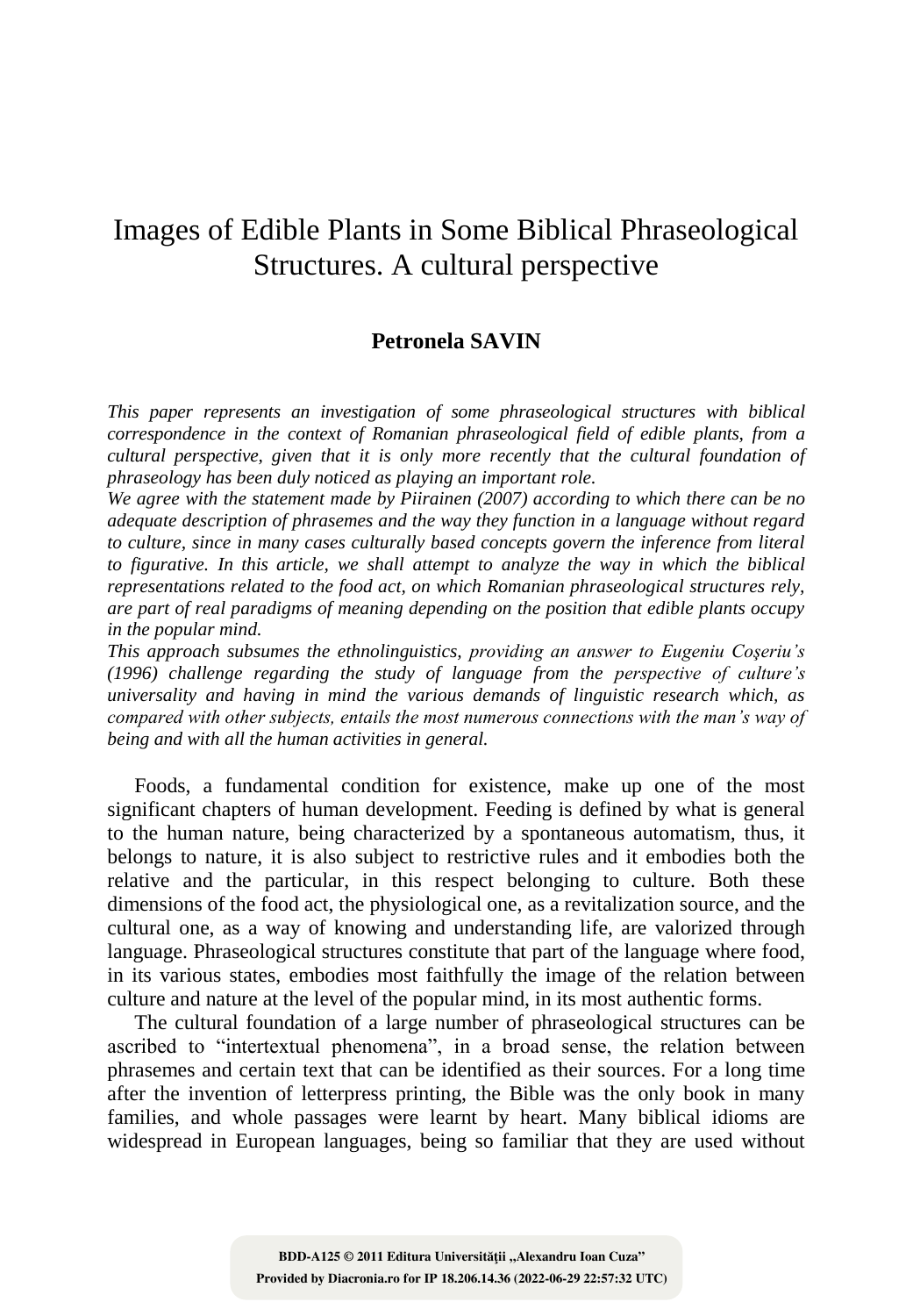conscious reference to the original context. Besides the approximate quotations of biblical verses or some more or less vague knowledge about biblical stories, a reason for the durability of these structures is the their relation with a cultural foundation already there. The food, in the biblical imaginary, acquires a certain projection corresponding to the signification that man bestows on it, it is a sign generating messages of friendship, love, hatred, contempt. This culinary code is generically known by the readers. We say "generically" because there are numerous biblical phraseological contexts that are expressed by food codes whose "keys" have been forgotten, the explanations having been reduced to formulas such as "this is how it is said". Although the speaker of a certain language assumes the signification of the biblical phraseological sign, it rests to the specialist to trace back the semiotic construction of the semantic unit of the structures under discussion.

In the biblical context, the images of the act of feeding bring elements characteristic of the human culture at large, within the phraseological structures" process of signification. This process is based, in generally, on metaphor or metonymy, the key-elements in the phraseology of all languages (cf. Lakoff, Turner 1980, Kövecses 1986, Gibbs 1995, Dobrovol"skij, Piirainen 2005).

In this context, we attempt to analyze the way in which some biblical representations related to the food act, on which Romanian phraseological structures rely, are part of real paradigms of meaning depending on the position that edible plants occupy in the culture-nature relationship.

This approach subsumes the ethnolinguistics, the European version of what Anglo-Saxons called linguistic anthropology. In Eugen Coseriu's terms, this linguistic discipline is aiming at "the study of language variety and variation in close contact with civilization and culture of a community" (Coşeriu 1994: 133).

Starting from the correlation language  $-$  culture and having language as research object, the "knowledge about things" is indispensable for situating our study within the area of this discipline. Therefore, phraseological structures based on biblical images of edible plants will be analyzed in terms of the position that the food act occupies in the popular mind. This will be possible by understanding the phraseological meaning as two-stage-process: the stage of the literal meaning, witch is conventional, lexicalized, accessed automatically (Ariel 2002) and the stage of phraseological meaning, "derived" and "figurative" (Burger 2007). We understand the term "figurative" in the sense that Dobrovol"skij/Piirainen (2005) give to this phrase. A relation is figurative only if it contains an image component. By image component the authors understand "a specific conceptual structure mediating between the lexical structure and the actual [=phraseological] meaning of figurative units" (p. 14). Just these "traces of literal meaning" which are inherited by the figurative meaning of phrasemes are very important in our ethnolinguistic approach because they incorporate the "knowledge about things", fundamental into investigation of phraseology from a cultural perspective. In order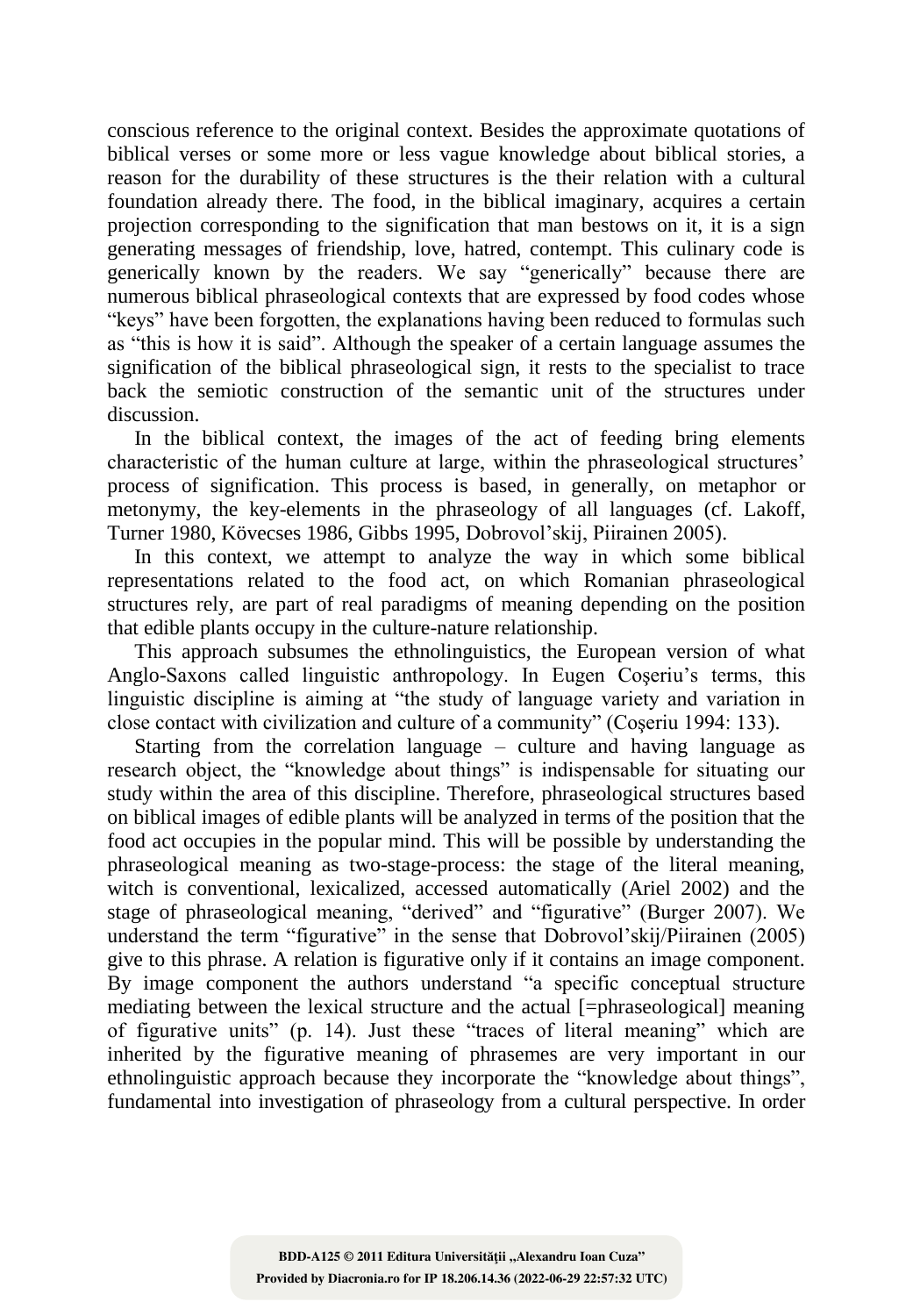to investigate some biblical phrasemes related to the edible plants we have to reconstruct the phraseological context in which they belong.

Until the "Neolithic Revolution" that made the transition from the use of spontaneous plant resources to the domestic production of vegetal resources, plant cultivation, man had been living of hunting and gathering for at least half a million years. There are societies where, until recently, gathering has remained the only source of plant supply; in other cases, the gathering of spontaneous plant resources has continued in parallel with the production of cultivated plants (Barrau 2007). In this context, regardless of the degree of evolution, every nation keeps cultural traces of a gatherer"s civilization.

As a proof of the fundamental role in the life of man at all times, fruits and vegetables represent, at the level of the imaginary, elements that betray the human habit of defining the world from the perspective of the gatherer. The biblical phraseological structures related to the images of vegetables and fruits submit to the same principle.

In this context, we propose to analyze the biblical proverb *Părinţii mănîncă aguridă şi copiilor li se sterpezesc dinţii* (the parents eat sour grapes and the children"s teeth are set on edge), "one wrong, while others suffer the consequences" (Zanne, P I, 217; *Ier.*, 31, 29-30, *Iez*. 18, 2-3). The meaning of this structure is based on the value of the food image "sour grapes". The metaphorical motivation of the phraseology based on images of everyday live like food is founded on observation and immediate experience. One perceives the similarity between the unpleasant taste and unpleasant fact. As universals of thinking, acrid, hot or bitter are marks of negative fact, unlike sweet which defines the positive fact. In this context, the sour grapes represent the image of unpleasant consequences of one's acts. In Romanian language, this biblical proverb integrates an entire phraseological system which demonstrates the validity of this metaphorical law.

Relation acrid - negative fact is illustrated in the signification of the phraseological structures: *S-a făcut agurida miere* (sour grapes have turned to honey) 'meaning that the enemies have come to terms', *Cu încetul*, *încetul agurida se face miere* (step by step and bit by bit the sour grapes are turning into honey) "teaches us not to be hasty for we shall acquire much through patience', *Cu otet si cu fiere nu se face agurida miere* (vinegar and bile does not turn sour grapes into honey) "people cannot be tamed with hatred and scolding" (Zanne, P I, 95), *a se sătura ca de mere pădureţe* (to be fed up as if with wild apples) 'meaning, to have had enough of a bad and unpleasant thing' (Zanne, P I, 217), *Treanca-fleanca mere acre* (tittle-tattler sour apples) "to fiddle-faddle, to maunder' (Zanne, P I, 218).

To a similar style belong the idioms *poamă acră* (sour fruit) "malicious, naggy, bad person", a famous Romanian folk old saw being "Mother-in-law, mother-in-law, you sour fruit, / Even if you ripened for one year and a summer, / You would still be bitter and sour" (Ciubotaru 1984: 264), *poamă rea* (bad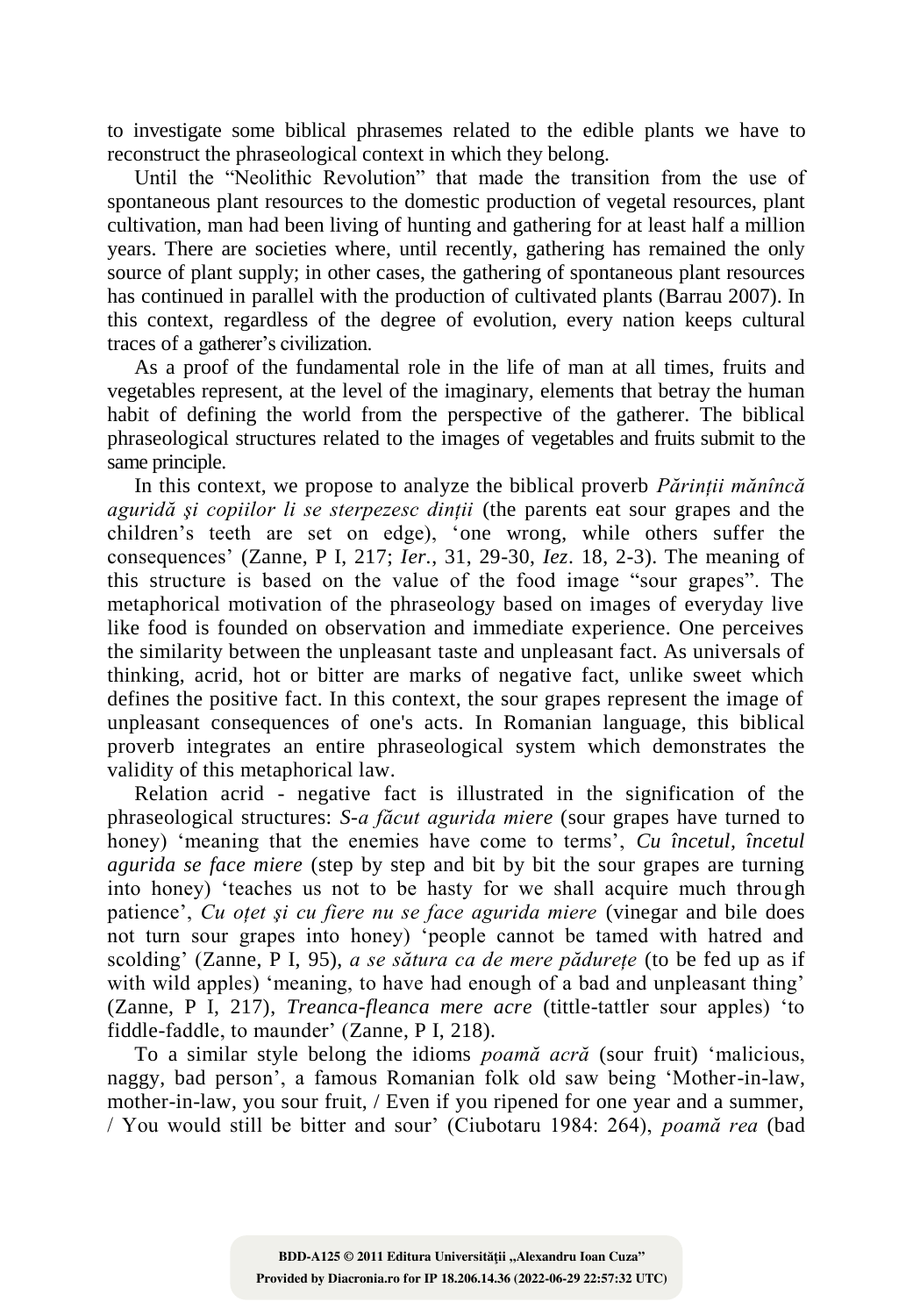fruit) 'person with bad manners, habits', poamă bună (good fruit) 'is said ironically about a man good for nothing, a trifler, a rogue or a loose woman" (cf. DLR, VIII/3). It is obvious that the value of the three expressions is given by the traits of the term *poamă* (fruit): sour, bad or*,* ironically, good. Although the trait is not clearly stated, by reducing the syntagm, its value remains, hence the figurative meaning of the term *poamă* (fruit) "person lacking in seriousness and character; person good for nothing, rascal, rogue, loafer, dissolute; prostitute, immoral, frivolous woman" (cf. DLR, VIII/3).

Therefore, the food image of biblical proverb *Părinţii mănîncă aguridă şi copiilor li se sterpezesc dinții* bring in the process of signification elements characteristic of the human culture at large, the acrid, mark of negative fact, representing an universal of thinking. Just this universal cultural foundation assures the success of the biblical phraseological structure.

An other biblical example which can be integrated into the same metaphorical system of signification is the expression *a se vinde pentru un blid de linte* (to sell oneself for a bowl of lentils) 'meaning, to sell oneself short' (Zanne, P III, 596), that can be found in the Biblical text containing the story from the Old Testament about Isav"s selling his first-born right to Iacov, for a bowl of lentil (*Genesis* 25, 29-34). The significance of this expression is based on general metaphorical relation: the lack of nutritional quality - image of nonvalue. This expression can be integrated in Romanian language into a series of phrasemes in which the negative bearing of the image of a certain food is also a result of its low nutritive value.

The dissatisfying nutritive quality of the lentil may serve as an image for an insignificant fact, in the following structures also: *Linte văzuşi, linte spui* (lentil is what you"ve seen, lentil is what you"re telling) "when somebody enthusiastically and boastfully tells something that is, in fact, unimportant', *frige linte* (lentil fryer**)** "miserly man", *spală linte* (lentil washer) "babbler" (Zanne, P III, 596). The other structures which can be integrated in the same context are: *spanac* (spinach) "worthless thing" (Zanne, P IV, 127), *a mînca la ciuperci* (to eat a whole lot of mushrooms) "to eat nothing", *parcă mănîncă numai ciuperci fripte* (he looks as if he ate only fried mushrooms) "he is thin, with no blood in his cheeks', *a mînca asmatuchi* (to eat chervil) 'to give oneself the bob" (Zanne, P III, 450), *a nu face* (sau *a nu plăti*) (*nici*) (*cît*) *o ceapă* (*degerată*) (not to be worth a frostbitten onion) "to be worth very little", *a da cuiva ceapa* (to give somebody an onion) "to give him nothing", *a mînca o ceapă degerată* (to eat a frostbitten onion) "not to bring something to a successful conclusion' (Zanne, P III, 518).

Therefore, the signification of some biblical proverbs or expressions is strengthened by the whole phraseological system, the metaphorical low acting no matter the origin of phraseological structures.

As a proof of the fundamental role in man"s life of *fruits* and *vegetables*, the biblical proverbs and expressions include, on the level of the imaginary,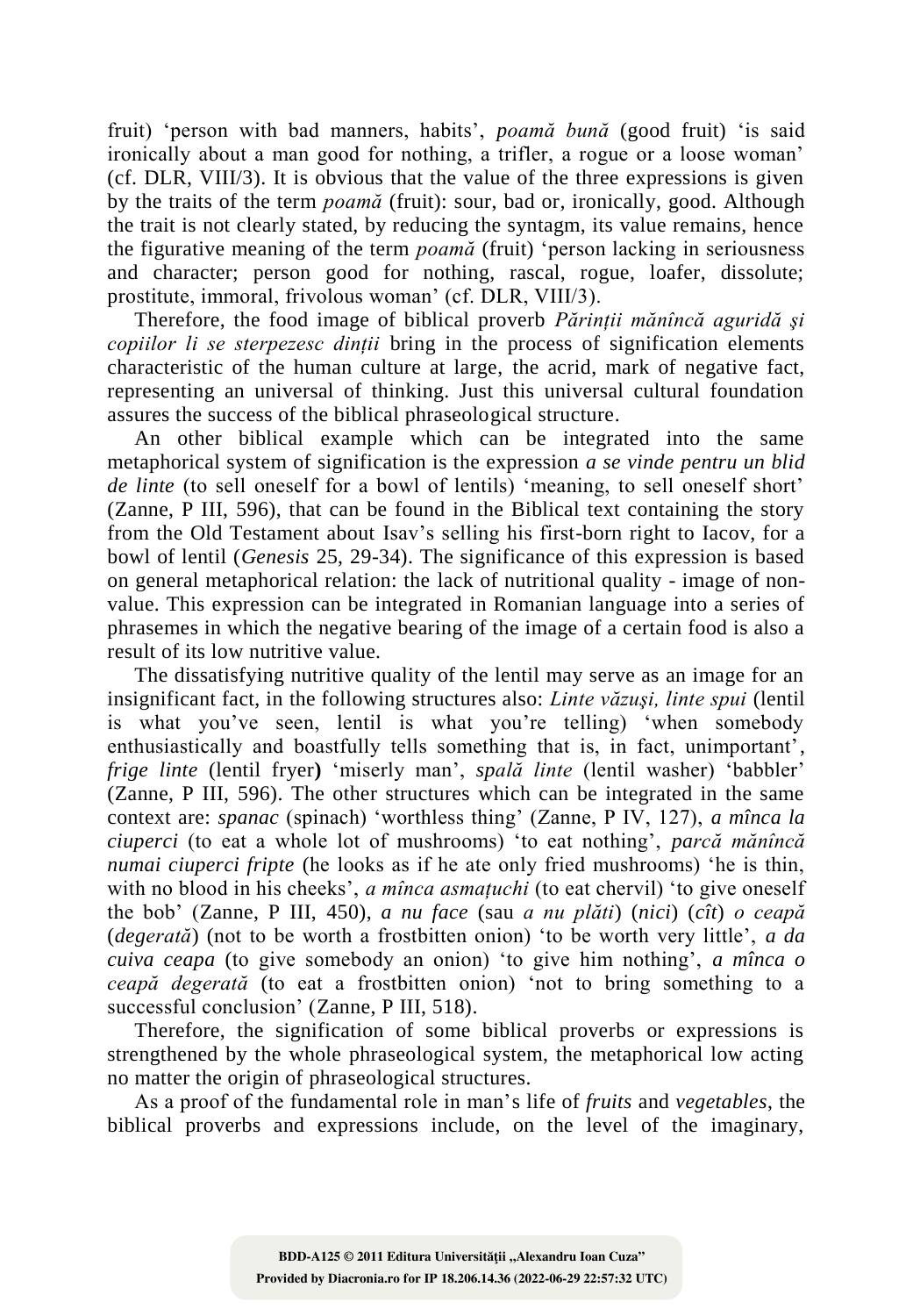elements that reveal man"s habit of defining the world from the perspective of the gatherer. Just like the referential phrasemes, the biblical structures relying on edible plants organize their lines of signification according to the principle of the taste or nutritious value. Acrid brings about the image of discomfort, by extrapolation, the features angry, nervous, violent, inappropriate, whereas the dissatisfying nutritive value serves as an image for an insignificant fact, without value. According to a "law" of the transfer into the metaphoric expressive, the senses become metaphors for emotions, the physical pleasure or displeasure sets itself up as a gauge for the physical state. Therefore, even phraseological structures with obvious Biblical correspondences reveal an anti-Christian underlayer, reflecting the mind of a primitive, agricultural population.

#### **Acknowledgements:**

Financing of this work was supported in part by project POSDRU/89/1.5/S/49944 and in part by the project CNCSIS PD- 582/2010.

### **References**

- Ariel, M., *Literal, minimal and salient meanings*, in "Journal of Pragmatics", no. 34, 2002, p. 361-402
- Barrau, J., *Plante cultivate*, in Bonte, P., Izard, M. (Eds.), *Dicţionar de etnologie şi antropologie*, Editura POLIROM, Iaşi, p. 527-529

Burger, H., *Semantic aspects of phrasemes*, in Burger, H. et al. (Eds.), *Phraseologie/Phraseology: Ein internationales Handbuch zeitgenössischer Forschung/An International Handbook of Contemporary Research*, vol. 1, Walter de Gruyter, Berlin, 2007, p. 90-109

- Ciubotaru, Silvia, *Strigături din Moldova. Cercetare monografică*, in "Caietele arhivei de folclor", no. 4, Iaşi, 1984
- Coşeriu, E., *Lingvistica din perspectivă spaţială şi antropologică. Trei studii*, Editura Stiinta, Chisinău, 1994
- Dobrovol"skij, D., Piirainen E., *Figurative Language: Cross-cultural and Crosslinguistic Perspective*, Elsevier, Amsterdam, 2005
- Dumistrăcel, Stelian, *Pînă-n pînzele albe. Expresii româneşti*, Editura Institutul European, Iaşi, 2001
- Gibbs, R. W., *Idiomaticity and human cognition*, in Everaert, M. et al. (Eds), *Idioms: structural and psychological perspectives*, Lawrence Erlbaum Associates Publishers, Hillsdale (New Jersey), 1995, p. 97-116
- Kövecses, Z., *Metaphors of anger, pride and love. A Lexical approach to the structure of concepts*, John Benjamins Publishing Company, Amsterdam – Philadelphia, 1986
- Lakoff, G., Johnson M., *Metaphors we live by*, University of Chicago Press, Chicago, 1980
- Piirainen, E., *Phrasemes from a cultural semiotic perspective*, in Burger, H. et al. (Eds.), *Phraseologie/Phraseology: Ein internationales Handbuch*